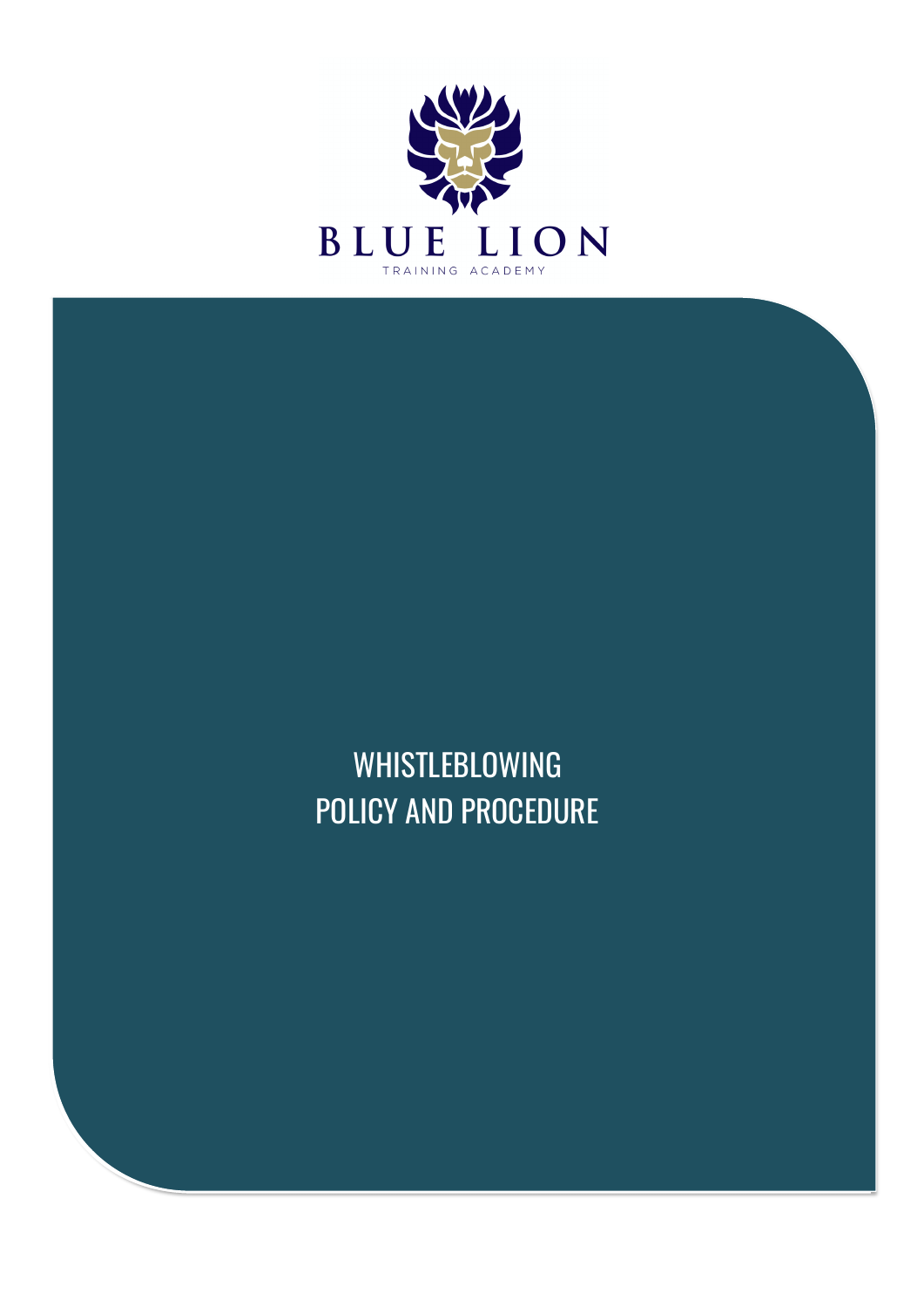### DOCUMENT HISTORY

| <b>Version</b> | lssued          | <b>Reason for Revision</b>   | <b>Created by</b> | Approved by  |
|----------------|-----------------|------------------------------|-------------------|--------------|
| V1             | Sept 2019       | Initial release              | Harj Dhanjal      | Harj Dhanjal |
| V2             | <b>May 2020</b> | <b>COVID-19 Update</b>       | Harj Dhanjal      | Harj Dhanjal |
| V3             | Sept 2021       | Updated in line with new QMS | Geeta Dhanjal     | Harj Dhanjal |

| This Policy and Procedure document has been approved by the CEO/Director |      |
|--------------------------------------------------------------------------|------|
| and is signed on release to the BLQMS on Monday.com as per the version   | Obyl |
| $\mid$ control status in the above table:                                |      |
|                                                                          |      |

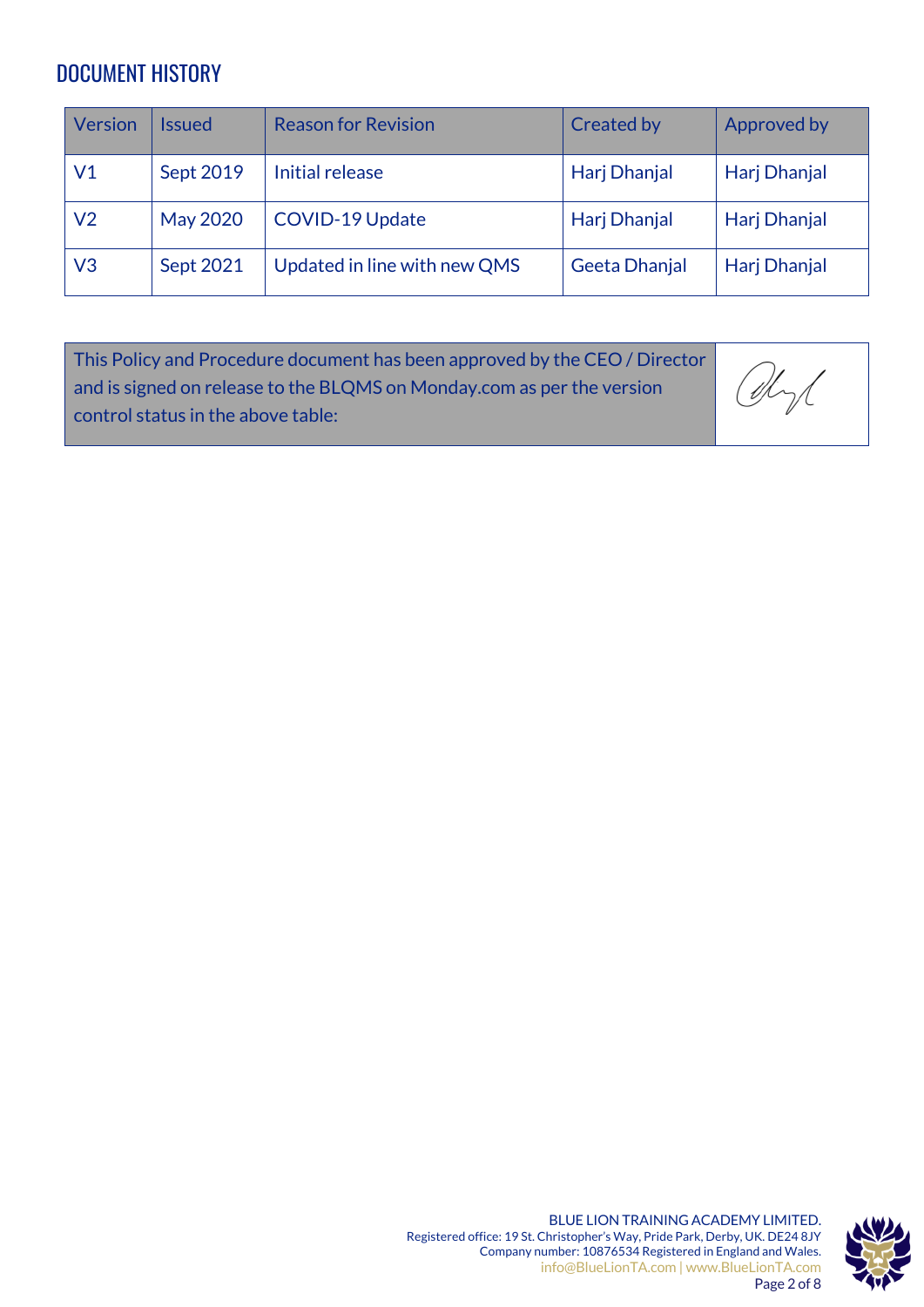# **CONTENTS**

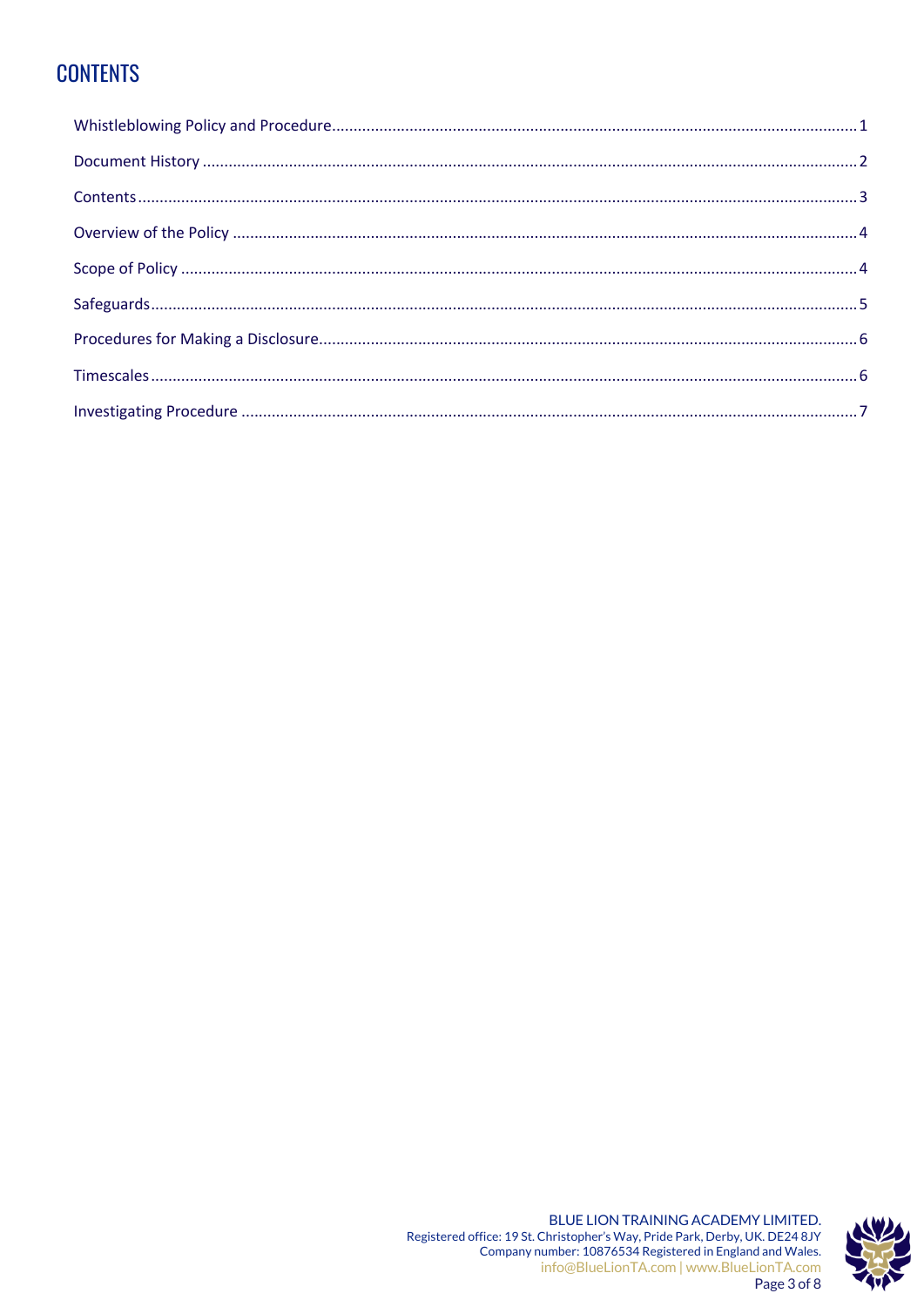# WHISTLEBLOWING POLICY AND PRCEDURE

Blue Lion Training Academy Limited (the 'Organisation') aims to provide defect-free products and services to its customers on time and within budget, we aim to audit our policies and procedures to drive continuous improvement.

# OVERVIEW OF THE POLICY

We will is committed to the highest standards of openness, probity and accountability.

An important aspect of accountability and transparency is a mechanism to enable staff and other members of the company to voice concerns in a responsible and effective manner. It is a fundamental term of every contract of employment that an employee will faithfully serve his or her employer and not disclose confidential information about the employer's affairs. Nevertheless, where an individual discovers information which they believe shows serious malpractice or wrongdoing within the organisation then this information should be disclosed internally without fear of reprisal, and there should be arrangements to enable this to be done independently of line management (although in relatively minor instances the line manager would be the appropriate person to be told).

The Public Interest Disclosure Act, gives legal protection to employees against being dismissed or penalised by their employers as a result of publicly disclosing certain serious concerns. The Company has endorsed the provisions set out below to ensure that no members of staff should feel at a disadvantage in raising legitimate concerns.

It should be emphasised that this policy is intended to assist individuals who believe they have discovered malpractice or impropriety. It is not designed to question financial or business decisions taken by the Company nor should it be used to reconsider any matters which have already been addressed under harassment, complaint, disciplinary or other procedures.

# SCOPE OF POLICY

This policy is designed to enable employees of the company to raise concerns internally and at a high level and to disclose information which the individual believes shows malpractice or impropriety. This policy is intended to cover concerns which are in the public interest and may at least initially be investigated separately but might then lead to the invocation of other procedures e.g. disciplinary. These concerns could include:

- Financial malpractice or impropriety or fraud
- Failure to comply with a legal obligation or Statutes
- Dangers to Health & Safety or the environment
- Criminal activity

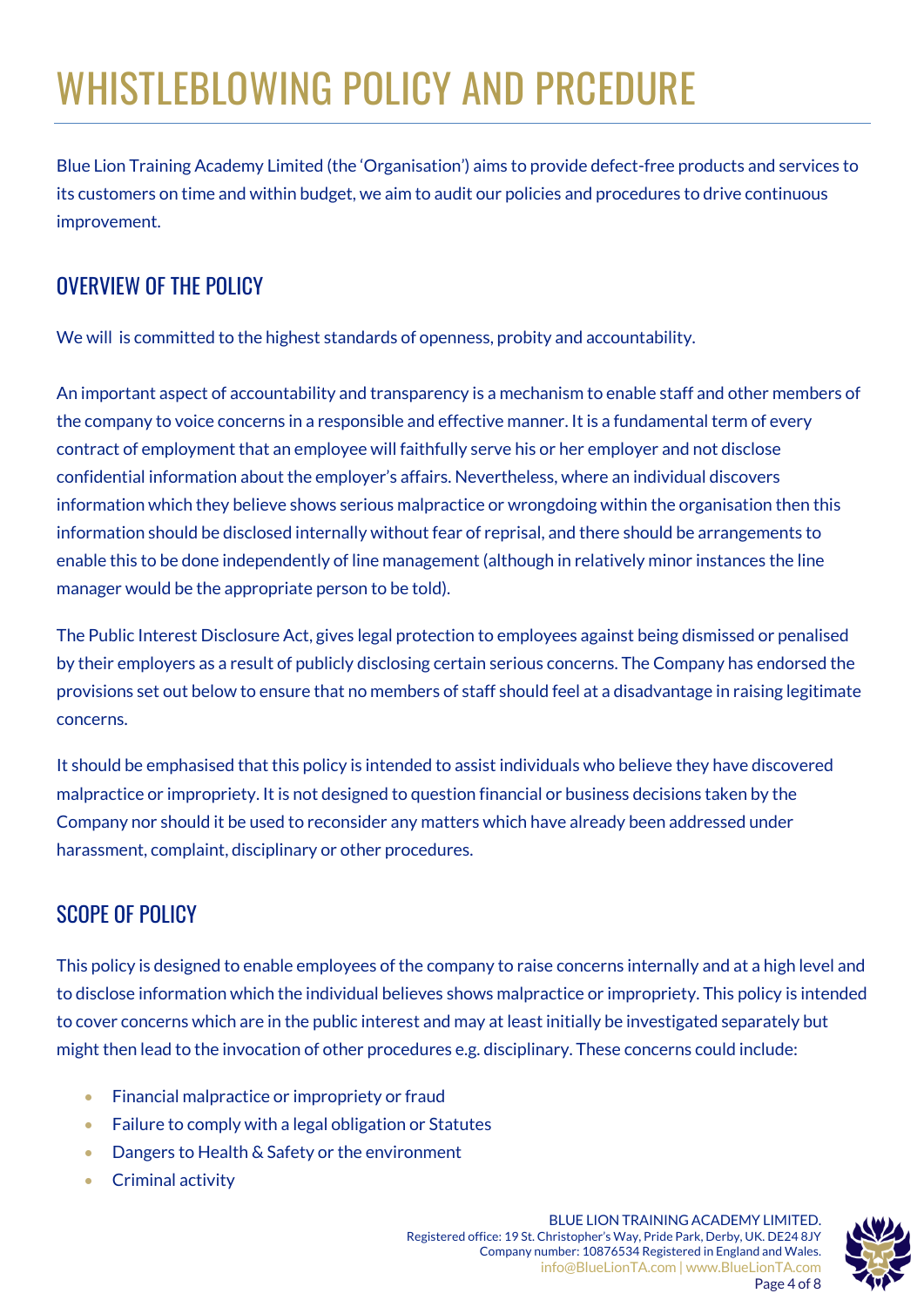- Improper conduct or unethical behaviour
- Attempts to conceal any of these

#### **SAFEGUARDS**

**Protection** - this policy and procedure is designed to offer protection to our employees of who disclose such concerns provided the disclosure is made:

- in good faith
- in the reasonable belief of the individual making the disclosure that it tends to show malpractice or impropriety and if they make the disclosure to an appropriate person (see below). It is important to note that no protection from internal disciplinary procedures is offered to those who choose not to use the procedure. In an extreme case, malicious or wild allegations could give rise to legal action on the part of the persons complained about.

**Confidentiality** – We will treat all such disclosures in a confidential and sensitive manner. The identity of the individual making the allegation may be kept confidential so long as it does not hinder or frustrate any investigation. However, the investigation process may reveal the source of the information and the individual making the disclosure may need to provide a statement as part of the evidence required.

**Anonymous Allegations** - this policy encourages individuals to put their name to any disclosures they make. Concerns expressed anonymously are much less credible, but they may be considered at the discretion of the Company. In exercising this discretion, the factors to be taken into account will include:

- The seriousness of the issues raised
- The credibility of the concern
- The likelihood of confirming the allegation from attributable sources

**Untrue Allegations** - If an individual makes an allegation in good faith, which is not confirmed by subsequent investigation, no action will be taken against that individual. In making a disclosure the individual should exercise due care to ensure the accuracy of the information. If, however, an individual makes malicious or vexatious allegations, and particularly if he or she persists with making them, disciplinary action may be taken against that individual.

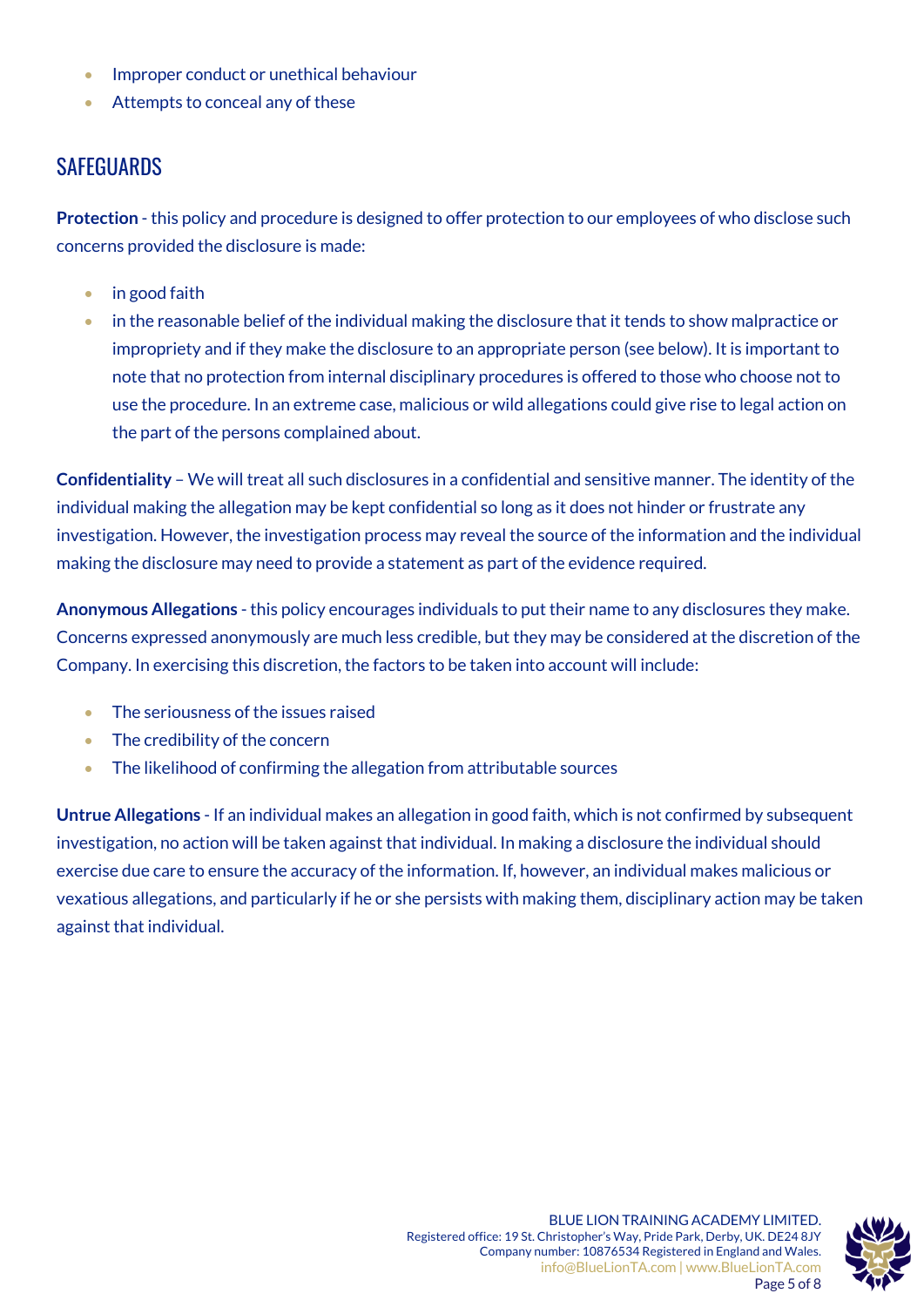## PROCEDURES FOR MAKING A DISCI OSURE

On receipt of a complaint of malpractice, the member of staff who receives and takes note of the complaint, must pass this information as soon as is reasonably possible, to the appropriate designated investigating officer as follows:

Complaints of malpractice will be investigated by the appropriate Director unless the complaint is against the Director or is in any way related to the actions of the Director. In such cases, the complaint should be passed to the Chief Executive Officer / Business Owner for referral.

In the case of a complaint, which is any way connected with but not against the Director, the Chief Executive Officer / Business Owner will nominate a Senior Manager or external party to act as the alternative investigating officer.

Complaints against the Chief Executive Officer / Business Owner should be passed to the Chairman who will nominate an appropriate internal / external investigating officer.

The complainant has the right to bypass the line management structure and take their complaint direct to the Chairman (or Business Owner). The Chairman (or Business Owner) has the right to refer the complaint back to management if he/she feels that the management without any conflict of interest can more appropriately investigate the complaint.

Should none of the above routes be suitable or acceptable to the complainant, then the complainant may approach one of the following individuals who have been designated and trained as independent points of contact under this procedure. They can advise the complainant on the implications of the legislation and the possible internal and external avenues of complaint open to them:

| ۔ |  |  |  |  |
|---|--|--|--|--|
|   |  |  |  |  |

If there is evidence of criminal activity then the investigating officer should inform the police. The company will ensure that any internal investigation does not hinder a formal police investigation.

#### **TIMESCALES**

Due to the varied nature of these sorts of complaints, which may involve internal / external investigators and / or the police, it is not possible to lay down precise timescales for such investigations. The investigating officer should ensure that the investigations are undertaken as quickly as possible without affecting the quality and depth of those investigations.

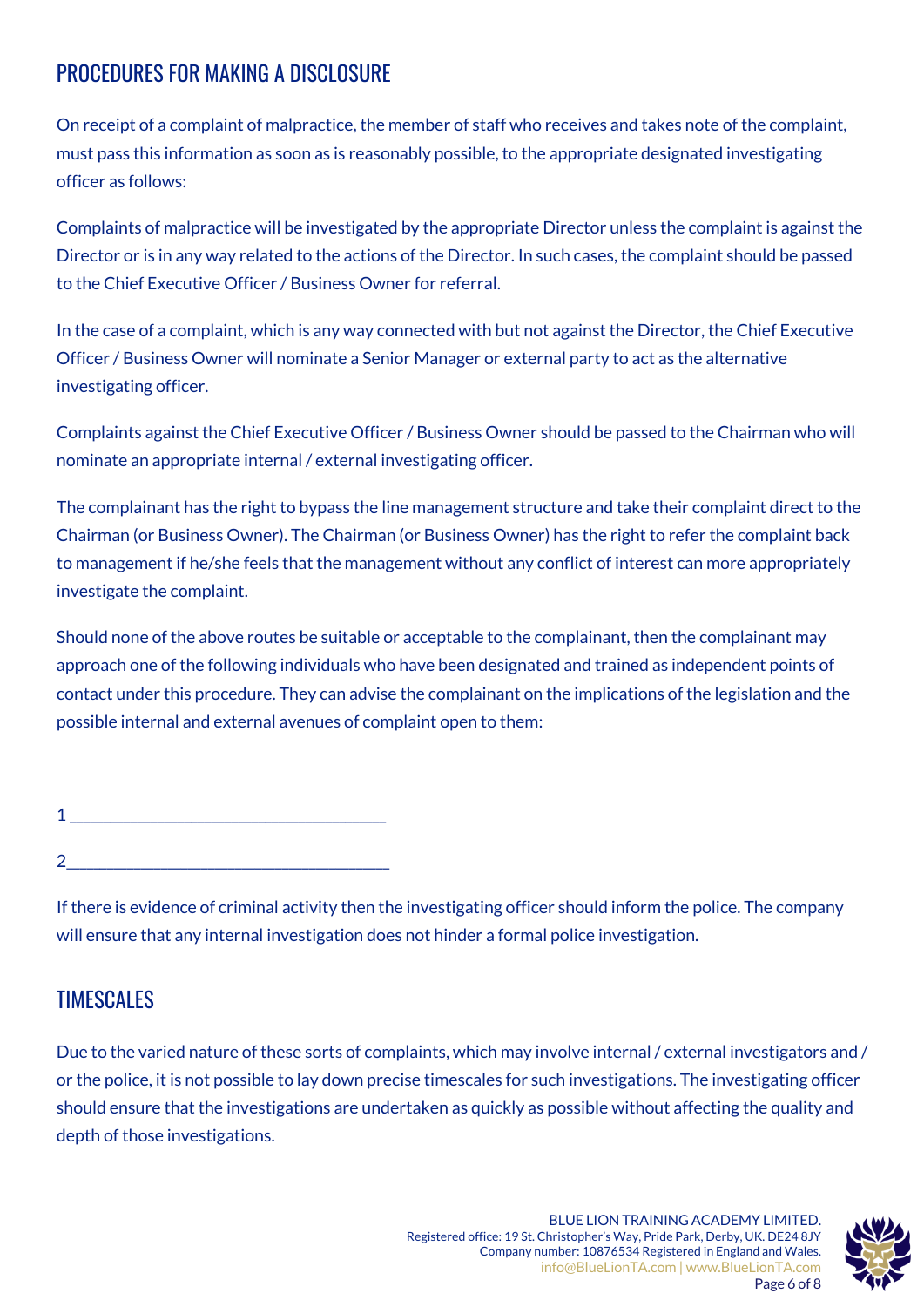The investigating officer, should as soon as practically possible, send a written acknowledgement of the concern to the complainant and thereafter report back to them in writing the outcome of the investigation and on the action that is proposed. If the investigation is a prolonged one, the investigating officer should keep the complainant informed, in writing, as to the progress of the investigation and as to when it is likely to be concluded.

All responses to the complainant should be in writing and sent to their home address marked "confidential".

#### INVESTIGATING PROCEDURE

The investigating officer should follow these steps:

- Full details and clarifications of the complaint should be obtained.
- The investigating officer should inform the member of staff against whom the complaint is made as soon as is practically possible. The member of staff will be informed of their right to be accompanied by a trade union or work colleague at any future interview or hearing held under the provision of these procedures. At the discretion of the investigating officer and dependant on the circumstances of the complaint an alternative representative may be allowed e.g. the individual's legal representative.
- The investigating officer should consider the involvement of the Company auditors and the Police at this stage and should consult with the Chairman / Chief Executive Officer / Business Owner if appropriate
- The allegations should be fully investigated by the investigating officer with the assistance where appropriate, of other individuals / bodies.
- A judgement concerning the complaint and validity of the complaint will be made by the investigating officer. This judgement will be detailed in a written report containing the findings of the investigations and reasons for the judgement. The report will be passed to the Chief Executive, Chairman or Business Owner as appropriate.
- The Chief Executive Officer / Business Owner will decide what action to take. If the complaint is shown to be justified, then they will invoke the disciplinary or other appropriate Company procedures.
- The complainant should be kept informed of the progress of the investigations and, if appropriate, of the final outcome.
- If appropriate, a copy of the outcomes will be used to enable a review of Company procedures.

If the complainant is not satisfied that their concern is being properly dealt with by the investigating officer, they have the right to raise it in confidence with the Chief Executive Officer / Business Owner, or one of the designated persons described above.

If the investigation finds the allegations unsubstantiated and all internal procedures have been exhausted, but the complainant is not satisfied with the outcome of the investigation, We will recognises the lawful rights of employees and ex-employees to make disclosures to prescribed persons or body (e.g. the Health and Safety Executive). A full list of prescribed people and bodies can be found on the Government Website (www.gov.uk).